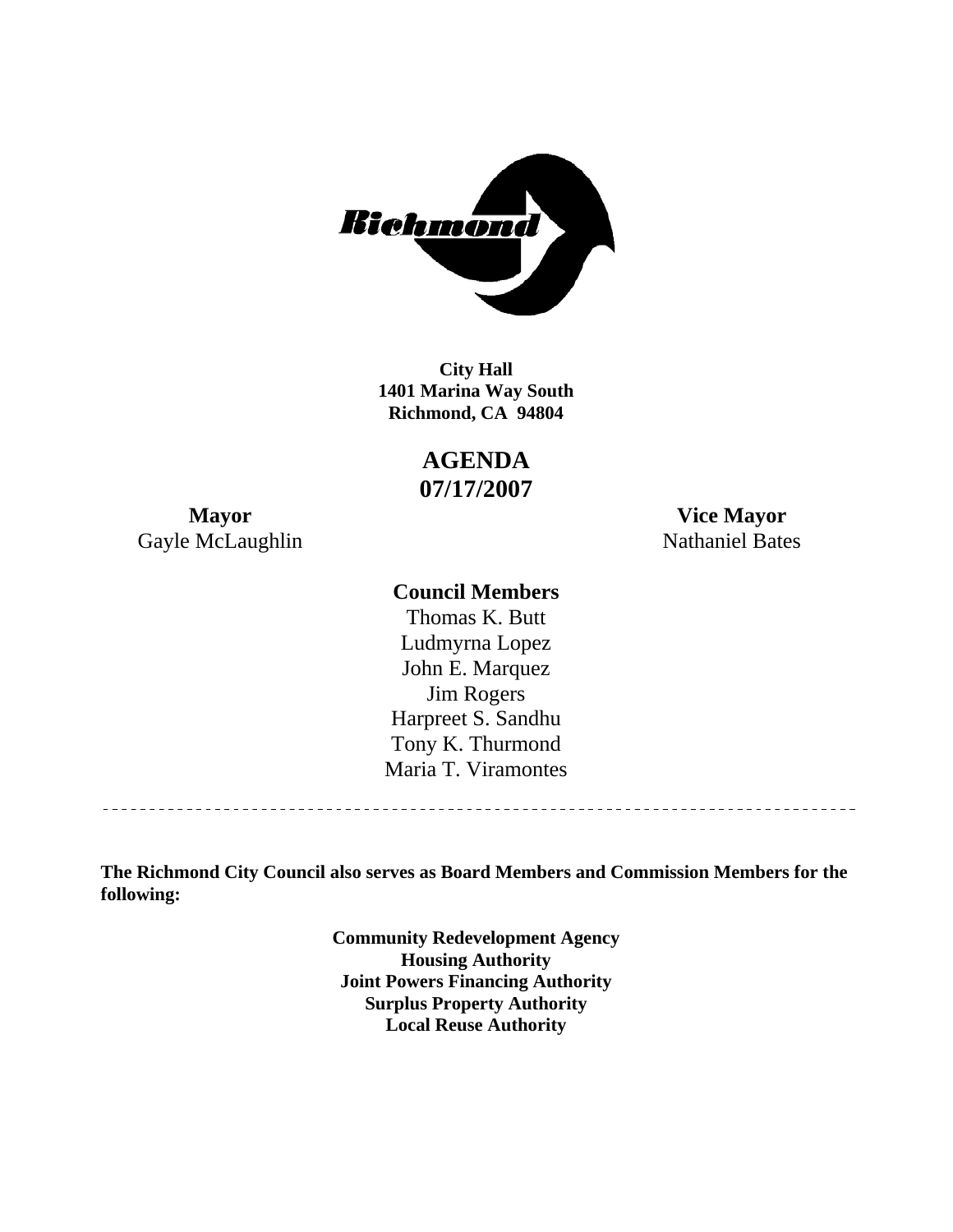# **MEETING PROCEDURES**

The City of Richmond encourages community participation at its City Council meetings and has established procedures that are intended to accommodate public input in a timely and time-sensitive way. As a courtesy to all members of the public who wish to participate in City Council meetings, please observe the following procedures:

**PUBLIC COMMENT ON AGENDA ITEMS:** Anyone who desires to address the City Council on items appearing on the agenda must complete and file a pink speaker's card with the City Clerk **prior** to the City Council's consideration of the item. Once the City Clerk has announced the item and discussion has commenced, no person shall be permitted to speak on the item other than those persons who have submitted their names to the City Clerk. Your name will be called when the item is announced for discussion. **Each speaker will be allowed TWO (2) MINUTES to address the City Council on NON-PUBLIC HEARING items listed on the agenda.** 

**OPEN FORUM FOR PUBLIC COMMENT:** Individuals who would like to address the City Council on matters not listed on the agenda or on **Presentations, Proclamations and Commendations, Report from the City Attorney, or Reports of Officers** may do so under Open Forum. All speakers must complete and file a pink speaker's card with the City Clerk **prior** to the commencement of Open Forum. **The amount of time allotted to individual speakers shall be determined based on the number of persons requesting to speak during this item. The time allocation for each speaker will be as follows: 15 or fewer speakers, a maximum of 2 minutes; 16 to 24 speakers, a maximum of 1 and one-half minutes; and 25 or more speakers, a maximum of 1 minute.** 

#### **SPEAKERS ARE REQUESTED TO OCCUPY THE RESERVED SEATS IN THE FRONT ROW BEHIND THE SPEAKER'S PODIUM AS THEIR NAME IS ANNOUNCED BY THE CITY CLERK.**

**CONSENT CALENDAR:** Consent Calendar items are considered routine and will be enacted, approved or adopted by one motion unless a request for removal for discussion or explanation is received from the audience or the City Council. A member of the audience requesting to remove an item from the Consent Calendar must complete and file a speaker's card with the City Clerk **prior to the City Council's consideration of Item C, Agenda Review.** An item removed from the Consent Calendar may be placed anywhere on the agenda following the City Council's agenda review.

*The City Council's adopted Rules of Procedure recognize that debate on policy is healthy; debate on personalities is not. The Chairperson has the right and obligation to cut off discussion that is too personal, too loud, or too crude.* 

**\*\*\*\*\*\*\*\*\*\*\*\*\*\*\*\*\*\*\*\*\*\*\*\*\*\*\*\*\*\*\*\*\*\*\*\*\*\*\*\*\*\*\*\*\*\*\*\*\*\*\*\*\*\*\*\*\*\***

## **Evening Open Session**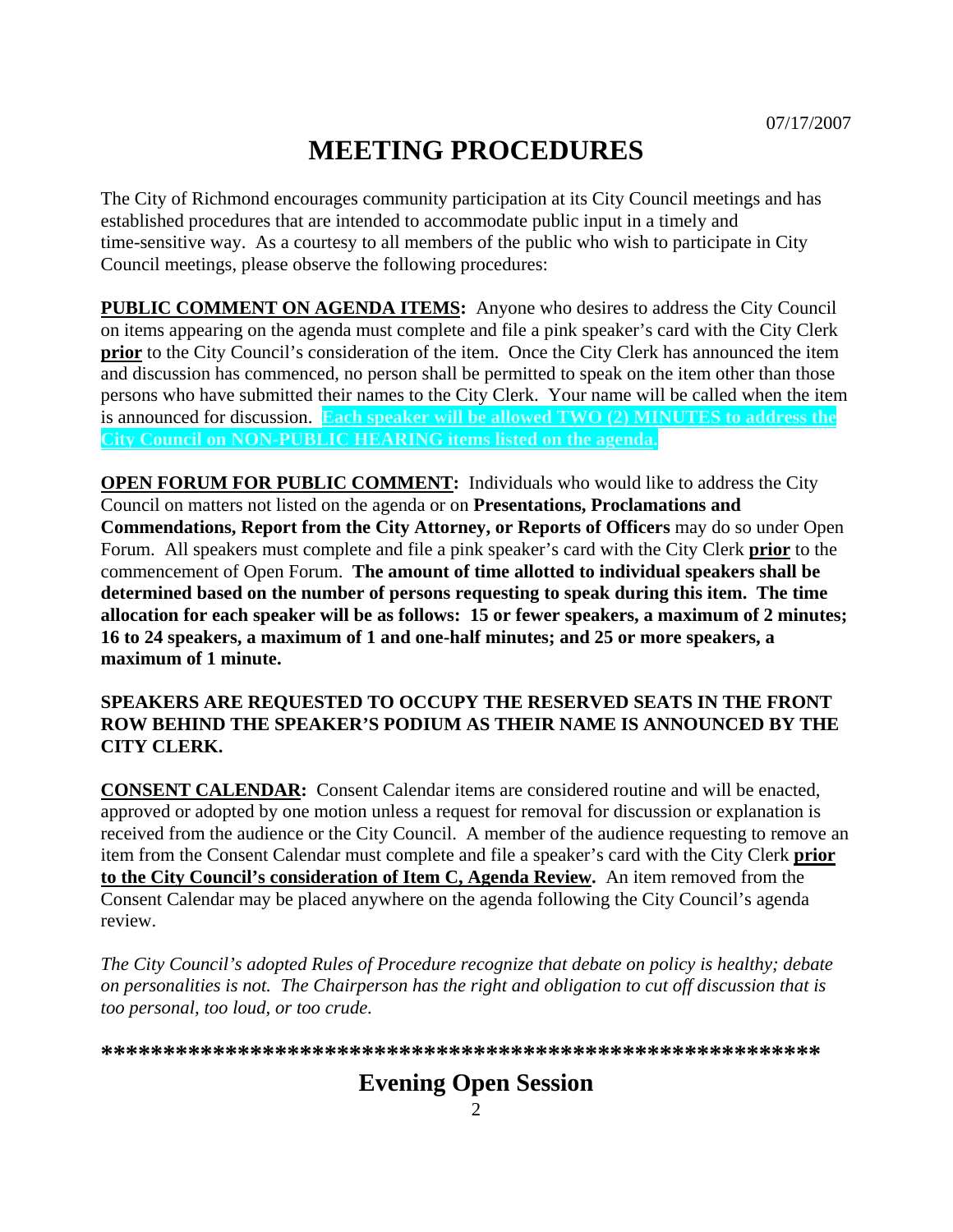07/17/2007

Council Chambers

## **Study Session**

6:00 p.m. - 6:55 p.m.

The purpose of the study session is as follows:

## **A. THE RICHMOND CONVENTION & VISITORS BUREAU ANNUAL REPORT TO THE CITY COUNCIL**

## **B. RECEIVE A PRESENTATION FROM EBMUD DIRECTOR LESA MCINTOSH ON CURRENT WATER SHORTAGE AND CONSERVATION EFFORTS AND PROVIDE DIRECTION TO STAFF AS APPROPRIATE - COUNCILMEMBER LOPEZ (778-8462).**

**\*\*\*\*\*\*\*\*\*\*\*\*\*\*\*\*\*\*\*\*\*\*\*\*\*\*\*\*\*\*\*\*\*\*\*\*\*\*\*\*\*\*\*\*\*\*\*\*\*\*\*\*\*\*\*\*\*\*\*\*** 

# **Special Meeting of the Joint Powers Financing Authority/Richmond Community Redevelopment Agency/City Council**

6:55 p.m.

#### **A. ROLL CALL**

#### **B. STATEMENT OF CONFLICT OF INTEREST**

#### **C. CONSENT CALENDAR**

 **C-1.** APPROVE - the minutes of the Special Meeting held on June 5, 2007 - City Clerk's Office (Diane Holmes 620-6513).

#### **D. RESOLUTIONS**

- **D-1. ADOPT A RESOLUTION** of the City Council approving the issuance by the Richmond Joint Powers Financing Authority of not to exceed \$105,000,000 aggregate principal amount of Lease Revenue Bonds (Refunding and Civic Center Project), Series 2007 and approving the taking of all necessary actions in connection therewith – Finance Department (James Goins 620-6946).
- **D-2. ADOPT A RESOLUTION** of the Richmond Joint Powers Financing Authority authorizing the issuance, sale, and delivery of not to exceed \$105,000,000 of its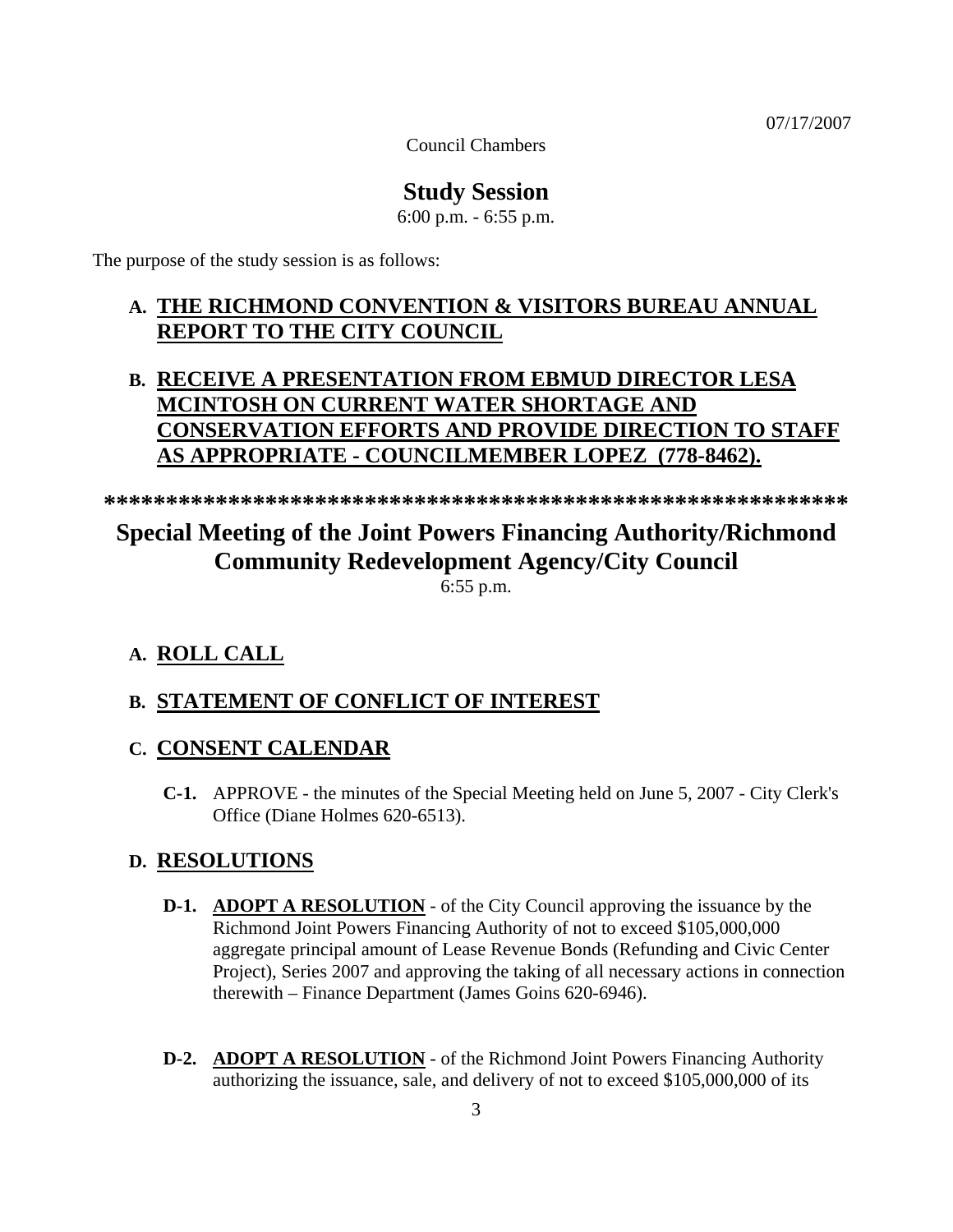07/17/2007

Lease Revenue Bonds (Refunding and Civic Center Project), Series 2007 and authorizing the taking of all necessary actions relating to the issuance of the bonds – Finance Department (James Goins 620-6946).

#### **E. ADJOURNMENT**

**\*\*\*\*\*\*\*\*\*\*\*\*\*\*\*\*\*\*\*\*\*\*\*\*\*\*\*\*\*\*\*\*\*\*\*\*\*\*\*\*\*\*\*\*\*\*\*\*\*\*\*\*\*\*\*\*\*\*\*\*** 

## **CITY COUNCIL**

7:00 p.m.

## **A. ROLL CALL**

#### **B. STATEMENT OF CONFLICT OF INTEREST**

#### **C. AGENDA REVIEW**

## **D. REPORT FROM THE CITY ATTORNEY OF FINAL DECISIONS MADE AND NON-CONFIDENTIAL DISCUSSIONS HELD DURING CLOSED SESSION**

## **E. OPEN FORUM FOR PUBLIC COMMENT**

#### **F. PRESENTATIONS, PROCLAMATIONS, AND COMMENDATIONS**

- **F-1.** Award Certificates of Completion to the graduates of the first class of the Richmond BUILD Pre-Apprenticeship Construction Skills Training Program
- **F-2.** Presentation of a Certificate of Recognition to Dale Peterson in recognition of his 14 years of service to IBEW Local 302 - Mayor McLaughlin (620-6503).

#### **G. CONSENT CALENDAR**

- **G-1. ADOPT A RESOLUTION** authorizing placement of liens on County Property Tax Records for unpaid garbage collection service fees pursuant to Chapter 9.20 of the Richmond Municipal Code – Finance Department (James Goins 620-6740).
- **G-2. APPROVE** the renewal of the Automatic Aid Agreement between the City of Richmond, the Contra Costa County Fire Protection District, the City of Pinole, and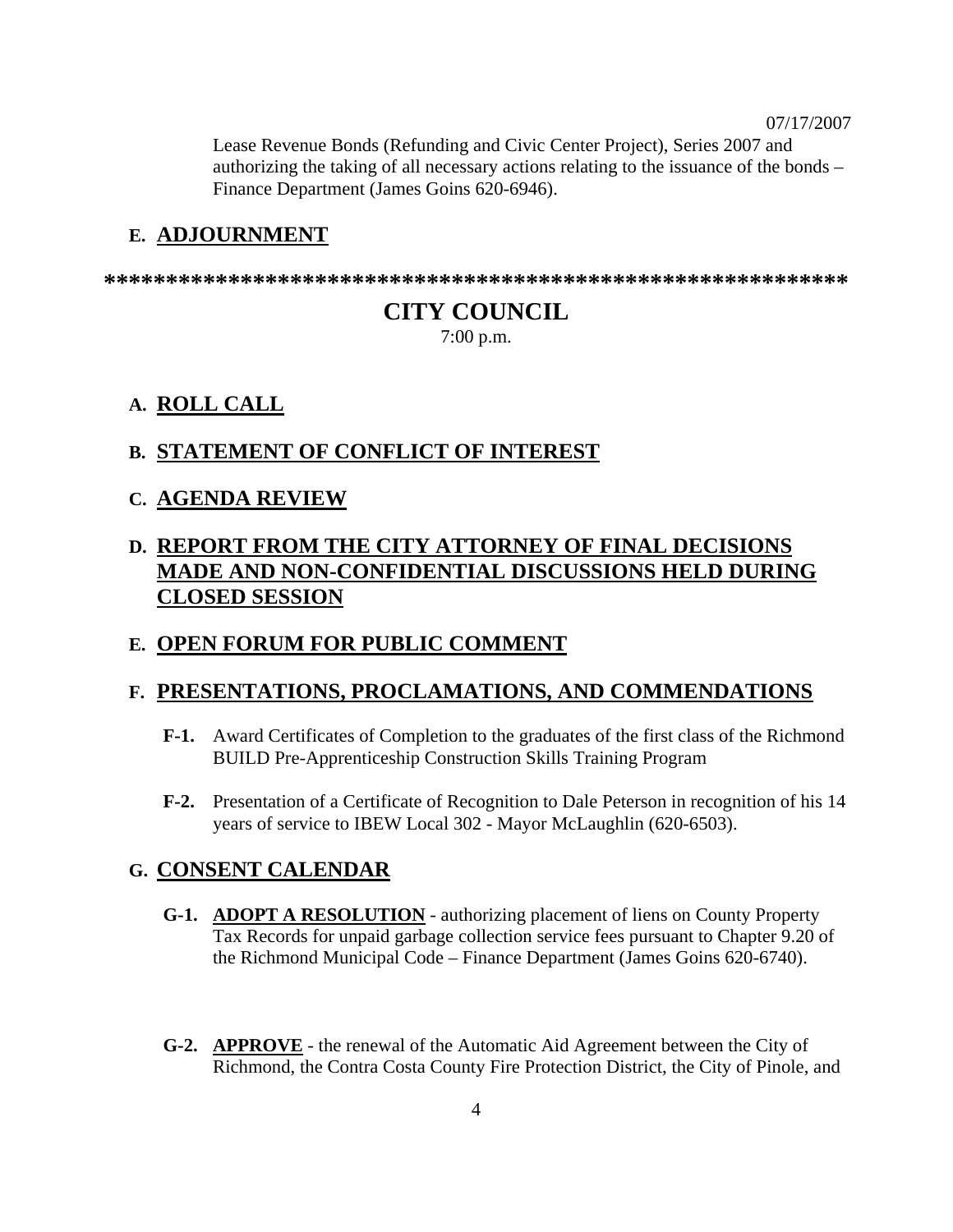the Rodeo-Hercules Fire District. (This item was reviewed by the Public Safety Committee at its June 21, 2007, Meeting. The Committee recommended City Council approval) - Fire Department (Chief Michael Banks 307-8041).

- **G-3. APPROVE** a contract with Proforce Marketing for the purchase of 100 TASERS® brand conducted energy devices at a cost of \$86,435.75 - Police Department (Chief Chris Magnus, 620-6655).
- **G-4. ADOPT A RESOLUTION** authorizing the acceptance and appropriation of a \$100,000 FY 2008 Alcohol and Beverage Control grant from the State of California and the appropriation for \$38,832 in personnel costs as the City's matching contribution towards the grant - Police Department (Chief Chris Magnus 620-6655).
- **G-5. APPROVE** a contract with The Professional Tree Care Company for the removal of 18 pine trees at Shields-Reid Park in an amount not to exceed \$16,540 - Public Works (Tony Norris 231-3004).
- **G-6. ADOPT A RESOLUTION** amending the City of Richmond Classification Plan to add the classification of Public Safety Technology Supervisor - Human Resources (Leslie Knight 620-6600).
- **G-7. INTRODUCE AN ORDINANCE** establishing wages, salary, and compensation for the new classification of Public Safety Technology Supervisor (Salary Range: 68F, \$7493-7867-8262-8675-9110/month) - Human Resources (Leslie T. Knight 620-6600).
- **G-8. ADOPT A RESOLUTION** amending the City of Richmond Position Classification Plan to add the classification of Neighborhood Safety Director - Human Resources (Leslie Knight 620-6600).
- **G-9. INTRODUCE AN ORDINANCE** establishing wages, salary, and compensation for the new classification of Neighborhood Safety Director (Salary Range: \$5,950 - \$11,050/month - Human Resources (Leslie Knight 620-6600).
- **G-10. ADOPT A RESOLUTION** amending the City of Richmond Position Classification Plan to add the classification of Executive Secretary I/II - Human Resources (Leslie Knight 620-6600).
- **G-11. INTRODUCE AN ORDINANCE** establishing wages, salary, and compensation for the new classification of Executive Secretary I/II (Salary Ranges 38C [\$4,087 - \$5,091/month] and 38D [\$4617 - \$5613/month], respectively) - Human Resources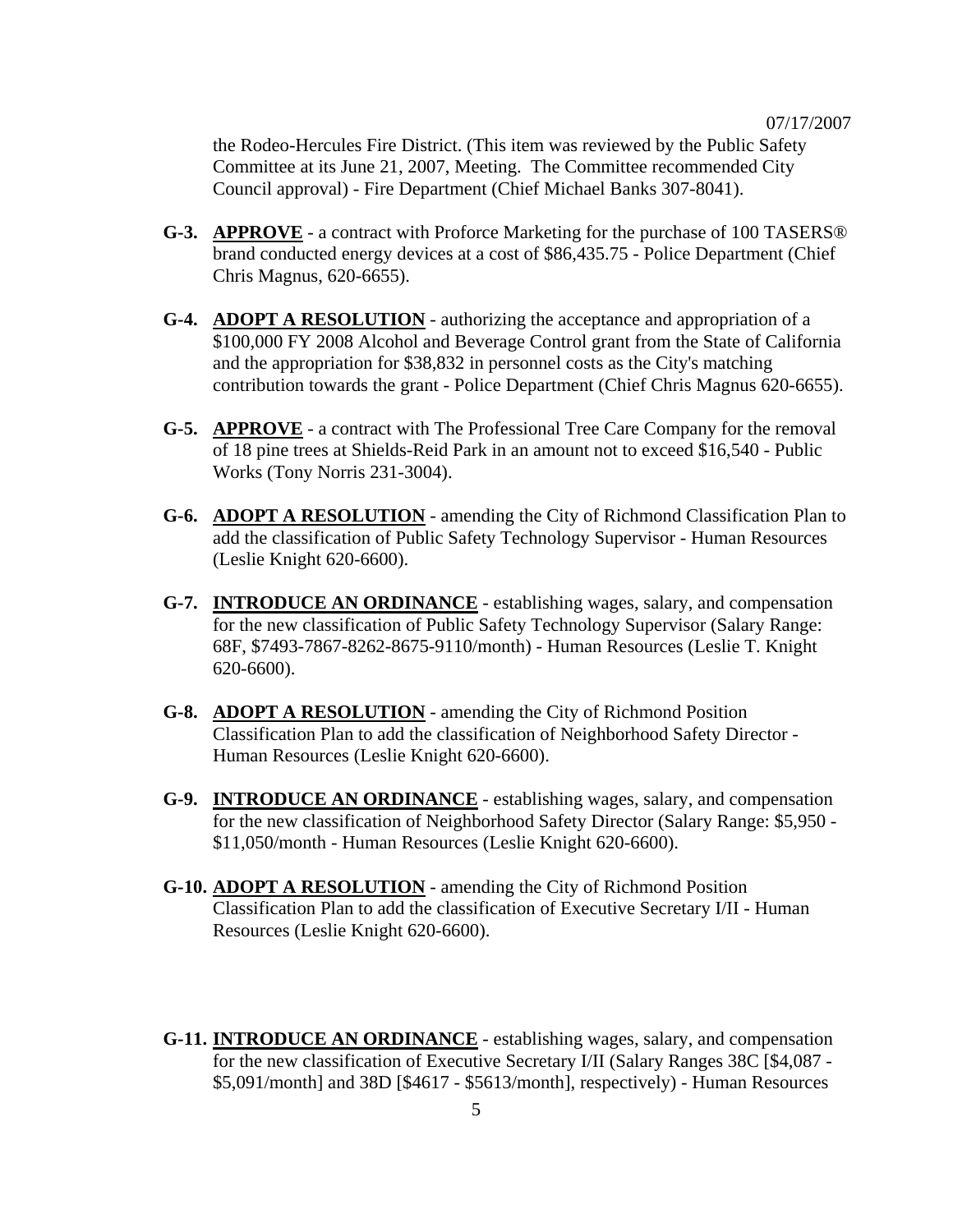(Leslie Knight 620-6608).

- **G-12. ADOPT A RESOLUTION** amending the City of Richmond Classification Plan to add the classification of Environmental Manager - Human Resources (Leslie Knight 620-6600)
- **G-13. INTRODUCE AN ORDINANCE** establishing wages, salary, and compensation for the new classification of Environmental Manager (Salary Range: \$5,862 - \$7,135/month) - Human Resources (Leslie Knight 620-6600).
- **G-14. INTRODUCE AN ORDINANCE** (first reading) to increase the Mayor's salary from \$37,200 to \$54,000 effective September 1, 2007, and to \$72,000 effective July 1, 2008 - Human Resources (Leslie Knight 620-6600).
- **G-15. INTRODUCE AN ORDINANCE** (first reading) to increase the salaries of Councilmembers from \$13,464 to \$16,830 in FY 2007/08 -- Human Resources (Leslie Knight 620-6600).
- **G-16. INTRODUCE AN ORDINANCE** (first reading) (1) implementing a more comprehensive salary plan for classifications in the Exempt and Confidential Management Group over a three (3) year period, and (2) Authorize staff to discuss with the appropriate bargaining units those identified classifications which are 10% or more out of market and which are difficult to recruit (added as a result of the June 14, 2007 Finance Committee Meeting) - City Manager (Bill Lindsay 620-6512).
- **G-17. APPROVE** the renewal of a contract with Managed Health Network to provide an Employee Assistance Program (EAP) from July 1, 2007, to June 30, 2009, in an amount not to exceed \$81,115 - Human Resources (Leslie Knight 620-6600).
- **G-18. APPROVE** an extension of the contract with the law firm of Renne, Sloan, Holtzman & Sakai for an additional 90 days in an amount not to exceed \$97,500 to serve as Interim City Attorney - Human Resources (Leslie Knight 620-6600).
- **G-19. APPROVE**  a contract with Hargis & Associates for the purpose of conducting and administering the promotional examination process for Fire Engineer. The term of the contract is from July 12, 2007, through March 31, 2008 - Human Resources (Leslie Knight 620-6600).
- **G-20. APPROVE** a contract with Gregory B. Bragg & Associates, Inc., to serve as the City's Third Party Administrator ("TPA") of workers' compensation claims for Fiscal Years 2007/08 (\$565,167), 2008/09 (\$625,000), and 2009/10 (\$655,000) - Human Resources (Leslie Knight 620-6600).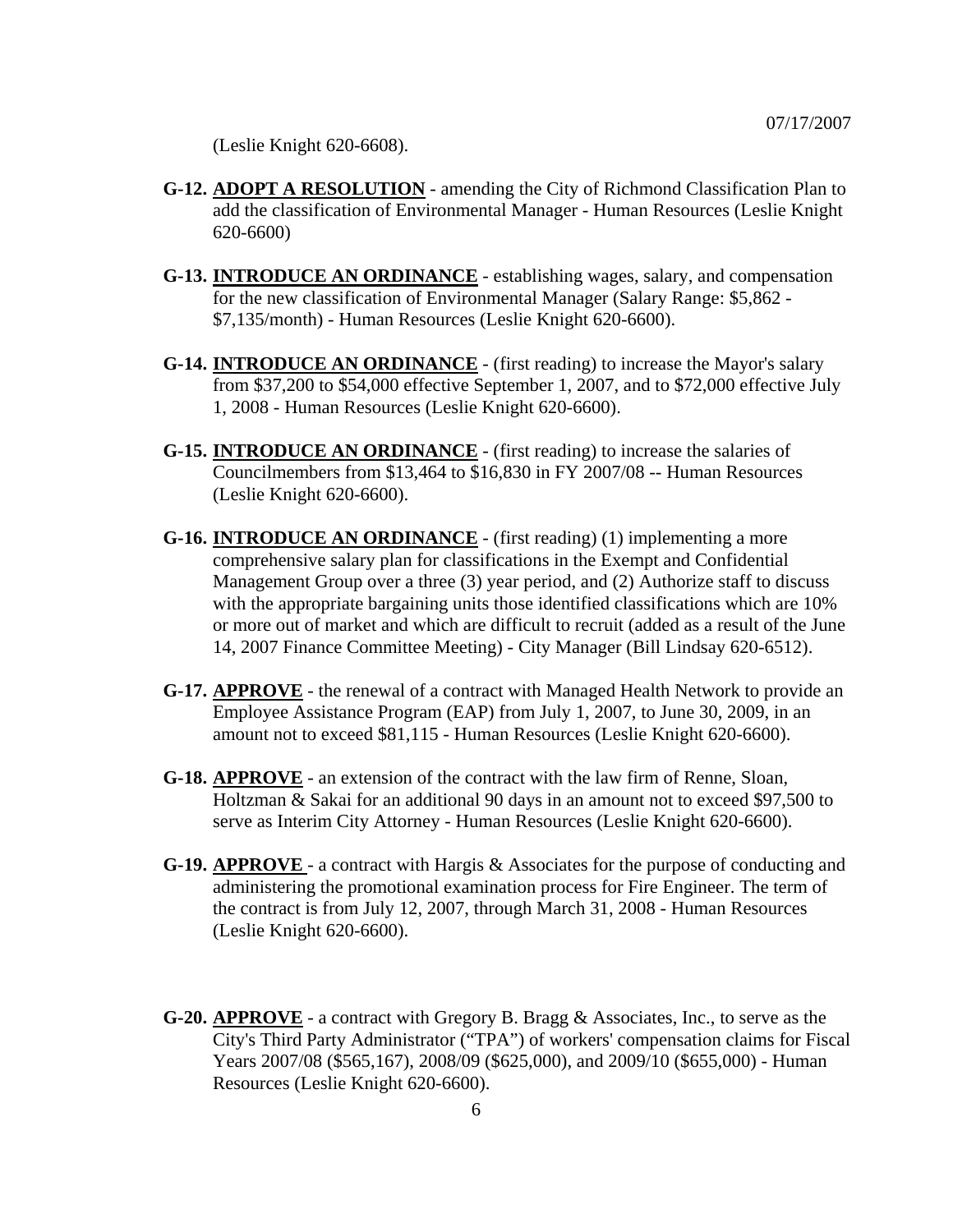- **G-21. ADOPT AN ORDINANCE** (second reading) amending Sections 9.22.100 and 9.22.120 of the Municipal Code related to code enforcement and the abatement of public nuisances - City Attorney's Office (Louise Renne 620-6509).
- **G-22. ADOPT AN ORDINANCE** amending Chapter 7.68 of the Richmond Municipal Code to authorize the Chief of Police to regulate the operation of taxicabs within the City of Richmond and to establish the maximum number of taxicabs permitted to operate within the City - City Attorney's Office (Louise Renne 620-6509).
- **G-23. REAPPOINT** Councilmember Thurmond as member and appoint Councilmember Lopez as alternate to WCCUSD Citizens School Bond Oversight Committee - Mayor McLaughlin (620-6503).
- **G-24. APPOINT** Joyce Harris to Human Relations/Human Rights Commission, term expiring March 30, 2008, (completing an unexpired term) - Mayor McLaughlin (620-6503).
- **G-25. APPROVE** minutes of the Special City Council Meeting held on June 26, 2007 City Clerk's Office (Diane Holmes 620-6513).

#### **H. PUBLIC HEARINGS**

 **H-1.** Public hearing on a proposal to vacate a portion of 12th Street and adopt a Resolution of Vacation – Planning Department (Richard Mitchell, Lina Velasco 620- 6841).

#### **I. RESOLUTIONS**

#### **J. ORDINANCES**

 **J-1. INTRODUCE AN ORDINANCE** - adding Chapter 6.45 to the City of Richmond Municipal Code establishing Green Building requirements for City building projects - Mayor McLaughlin, Councilmember Butt, and Richard Mitchell (620-6503/620- 6581/620-6706).

## **K. COUNCIL AS A WHOLE**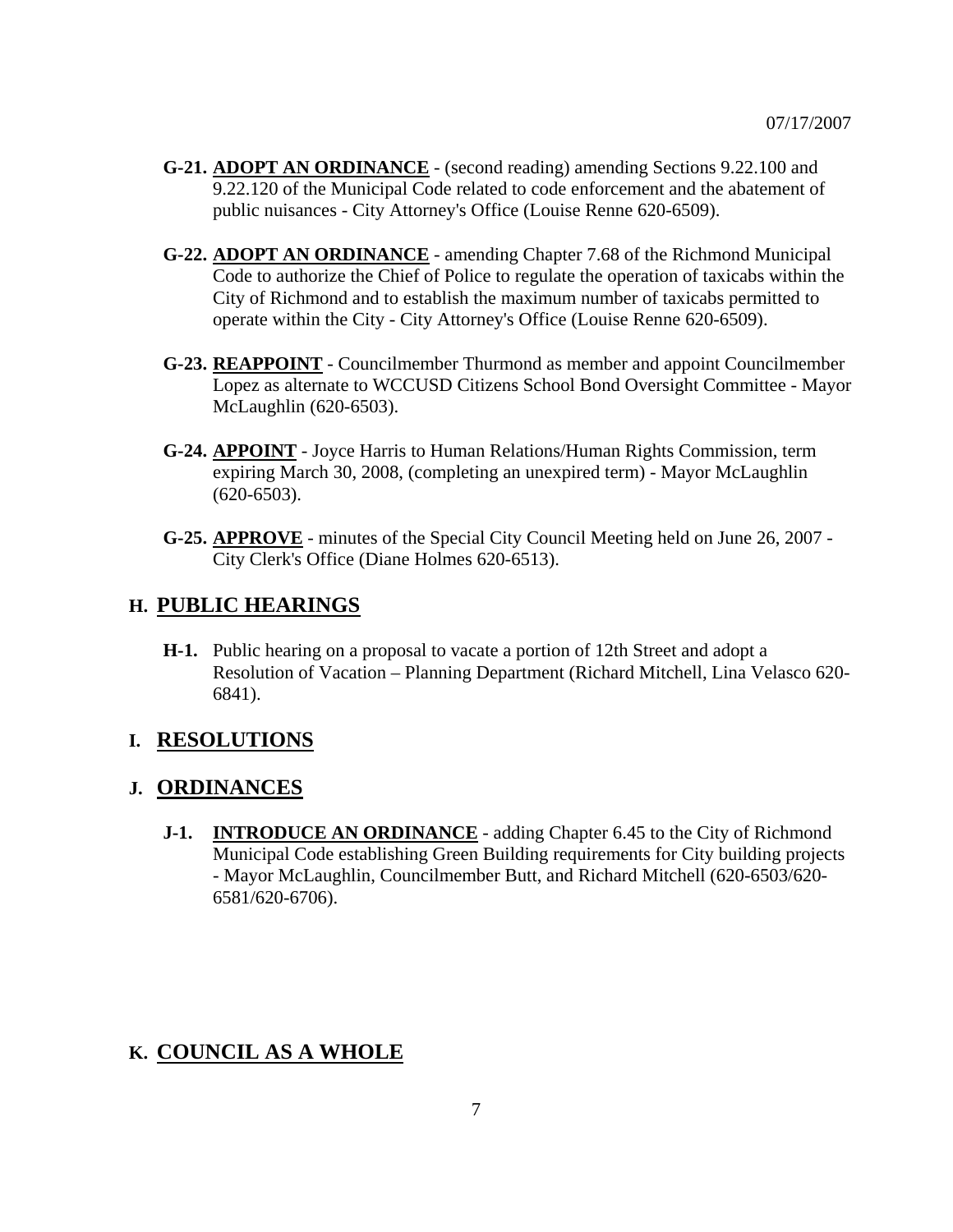- **K-1.** Presentation by The Mentoring Center (Office of Violence Prevention Development Team) of the final report concerning the establishment of the Office of Neighborhood Safety in the City Manager's Department and adopt staff recommendations to the City Council. (This item was reviewed and referred to the City Council by the Public Safety Committee on June 21, 2007) - City Manager's Office (Bill Lindsay 620-6512).
- **K-2.** Discuss and direct staff to work with lobbyist to draft a proposal to fund the rehabilitation of drydocks at the Port of Richmond for the purpose of cleaning hulls of the Suisun Mothball Fleet - Councilmember Butt and Rogers (620-6581).
- **K-3.** Review and approve Civic Center Public Art elements, as recommended by the Public Art Advisory Committee (PAAC) and Richmond Arts and Cultural Commission (RACC), in accordance with the Public Art Program Policies and Procedures - Richmond Community Redevelopment Agency (Steve Duran 307- 8140).
- **K-4.** Adopt a Resolution increasing the budget for tenant improvements at the temporary Hall of Justice at 1689 Regatta Boulevard and authorizing the City Manager to expend an additional \$3,604,193 for tenant improvements for a total budget of \$6.5 million - City Manager's Office (Bill Lindsay 620-6512).
	- **A.** Approve a contract with Rubecon General Contracting, Inc. to construct tenant improvements to the DiCon building to make it suitable for a temporary Police Department facility for an amount not to exceed \$3,079,109 to complete both Phase 1, tenant improvements to the DiCon Building within 26 calendar days following the contractor's receipt of a Notice to Proceed, and Phase 2 tenant improvements to the DiCon Building within 62 calendar days following the contractor's receipt of Notice to Proceed. (City Manager Bill Lindsay 620-6512)
	- **B.** Approve Amendment No. 3 to the Swinerton Management and Consulting's Construction Management and Inspection Services Contract to increase the contract amount by \$525,084 to manage the tenant improvement construction to the Dicon Building for a temporary Police Department facility City Manager's Office (Bill Lindsay, City Manager 620-6512)
- **K-5.** Discussion and direction to staff to publicize reward provisions for theft or vandalism of City property - Councilmember Butt (620-6581).

#### **L. ADJOURNMENT**

**\*\*\*\*\*\*\*\*\*\*\*\*\*\*\*\*\*\*\*\*\*\*\*\*\*\*\*\*\*\*\*\*\*\*\*\*\*\*\*\*\*\*\*\*\*\*\*\*\*\*\*\*\*\*\*\*\*\***